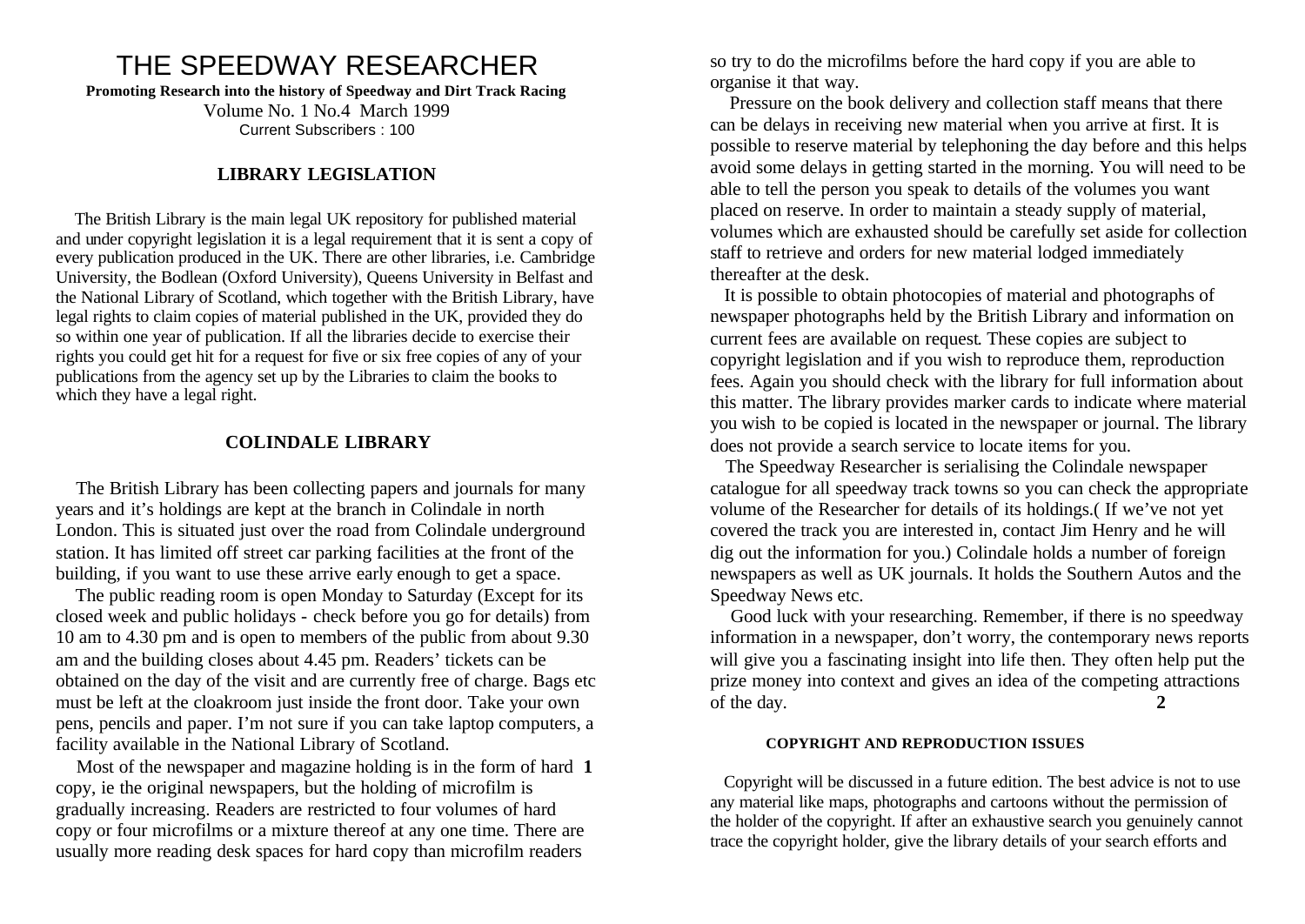explain your lack of success. The source of written extracts of reports, if quoted directly, should be acknowledged (To avoid accusations of plagiarism (copying something and claiming it to be your own work.)) in your text.

 Reproduction fees for photographs are a topic for discussion with individual source libraries / owners of copyright material. You probably will have to get the copyright owner's permission to copy a photograph from a newspaper in the first place. Most newspapers appear to take the view that if your publication is of marginal financial viability then they will not be difficult and, let's face it, speedway history books are not likely to be best sellers. It may be possible to strike a deal with the newspaper and the library which supplies photographs you wish to reproduce whereby a copy or two of the publication will be accepted in lieu of fees.

 Currently the life of copyright is 70 years from the year of publication or the death of the author. This means that 1928 material in newspapers should now be out of copyright **but do check** with librarians.

### **Local History Societies**

There is an ever growing interest in the history of folk's home patch. Lots of enthusiastic people are digging into newspapers and any other records they can find in order to compile local histories. Don't be afraid to get in contact and tell them of your findings. After all, you never know what they may be able to help you with. Jim Henry supplied the local Blantyre historian with details of the Glasgow and Motherwell Speedways' (1928 - 1932) riders known as "The Blantyre Crowd." The article was published in the local society's newsletter.

David Poole, who some of you may remember as the author of the articles on York Speedway which appeared in the early Vintage Speedway Magazine, was not a speedway fan when he decided to research the history of Burnholme. His studies were published in a local history magazine and he was even given sight of a few York programmes during his searches.

Maybe, when we get space, we might try to compile a record of these bodies for speedway areas. If you know of any, please let us have the details. Local knowledge can be very very valuable. **3**

### **THE GRASS TRACK SPEEDWAYS**

It was with a great deal of interest that we read the articles Keith Farman sent The Speedway Researcher about Yarmouth Speedway of 1932. It seems clear that this venture was a grass track as both reports state this quite

clearly. However, it appears that it was a highly organised operation as the main event of Sunday 17th July was a team match over 9 heats between Yarmouth and Staines (Middlesex).

Other events were staged in a speedway style meeting set up and included match races and a one mile invitation event.

Rightly Keith poses the question - where do you draw the line between grass track and speedway where the surface of the track gets the worse of tyre wear and loses its greenery ? The answer is - we don't know. As ever we throw open the pages to debate and welcome your thoughts.

We have heard that some venues had dirt bends and grass straights we feel sure Holbeach Belle End was described thus.

We would suggest that the best guide must be from the newspaper adverts and the event reports. If they say grass track - we must go along with that.

 It also begs the question - how many grass venues used the description speedway in their title. We know of Trentham Gardens in the Stoke area. It was known as the Midlands Grass Speedway in 1928.

Maybe we could work with Carl Croucher and John Jarvis on this and split out the speedways from the grass tracks as we go.

## **WALTHAMSTOW 1934**

At the beginning of the 1934 season Lea Bridge opened up with a completely new team, the previous year's team, known as Clapton having been relocated at the reborn Harringay. The new Lea Bridge team consisted mainly of riders from the failed Sheffield track reinforced by the addition of Dick Case from Coventry.

In July 1934 Lea Bridge folded and and a new track at Walthamstow opened. It became the home of the Lea Bridge side promoted by Fred Mockford and Dicky Maybrooke.

Dick Case replaced Squib Burton as captain and stayed at Chingford Road for the season and the team lineup was the established : Case, Burton, Dusty Haigh, Wally Hull, Eric Blain, Chun Moore and new Aussies Steve Langton, Clem Thomas, Jack Bibby and Fred Tracey. The team race jacket featured a five pointed star on a plain background. What the actual colours were is not known.

The team moved again in 1935, for a third time to become Hackney Wolves at Waterden Road. **Don Gray 4**

### **The Tamworth Puzzle - The Mystery Unravels**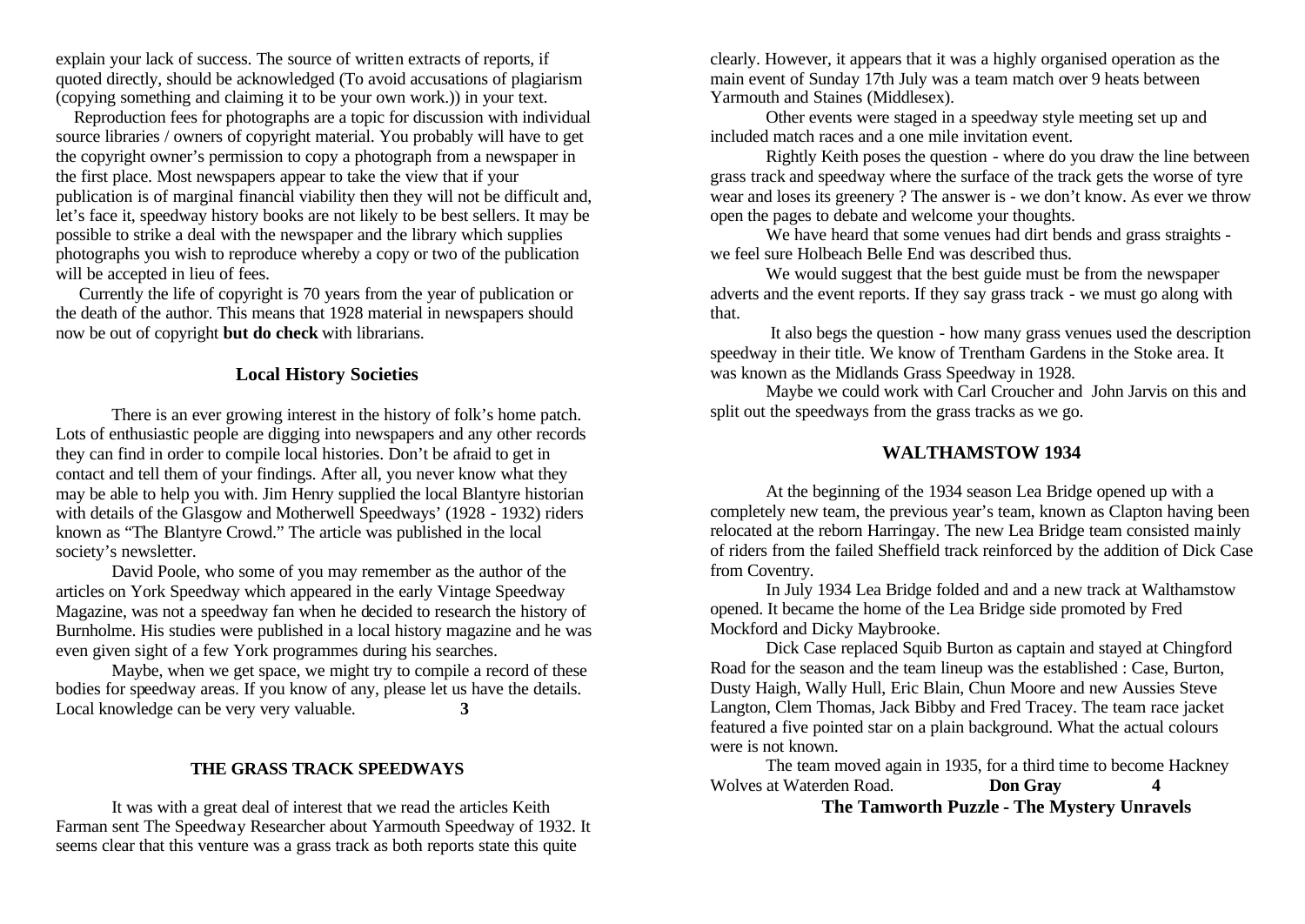We are sure many of you will know of the existence of the old Midlands Division Three track at Deer Park, Fazeley, Tamworth in the 1940s/1950s but did you know about one and possibly two pre war pirate tracks in the same locality ?

The Tamworth mystery is the stuff of dedicated research. Snippets of information, someone who remembers being there and the appearance of an advertisement and an old programme sheet that unfortunately only clouds the picture. Readers of the Vintage Speedway Magazine will recall letters from the late Les Tallis who was seeking clarification on the operation of a track called Mile Oak Speedway, near Tamworth. This produced a most valuable response revealing that Mike Erskine rode in an unlicensed track at Fazeley in 1932.

Time passes and an advertisement for the first meeting at Tamworth Speedway, Tamworth Road, Fazley on a "full size speedway" turns up. This is thought to be from August Bank Holiday Monday 1932 tho' the year cannot be positively verified. It lists a programme of team racing including Cracker Jack and his team versus Broadside Bow and his team plus Atta Boy Dick Woodwright and the famous 22 year old American Star Pat Biddle (riders who were known to have raced in 1932.) You can easily see from this listing that it was a pirate track with riders aliases liberally used.

Then a programme for the "The New Mile Oak Speedway" near Tamworth surfaces. A small 275 yard circuit that ran in 1934. From the riders listed (H.W. Hooper, T.Johnson, A Palmer, Don Maxwell, N.Trimnell, M. Butler, F.Rich, Von Eagan, T. Stewart, E.Butler, W.Keys (Wally "Nobby "Keys ?), G.Plant, De Reske, A. Butler (Alan Butler of Belle Vue ?), L. Cox, L.Butler.) who appeared in a series of 21 events including a Scratch Race, a Flying Twelve Race and a Big Nine Super Race) aliases were again to the fore. (But equally a couple of possible bona fide riders in the list.) This meeting was staged on Sunday 27th May 1934 and it was not a one-of as the programme shows the track record of 70.0 seconds had been set the week before by L.Cox. The track was co promoted by a G.B.Mountford and C.H.(Harold) Trimnell who was a Birmingham businessman and was responsible for the opening of Coventry Brandon Speedway in 1934 when it staged six meetings as an unaffiliated track.

Time moves on to 30th April 1947 when Fazeley Stadium (in the grounds of Sir Robert Peel's estate) opens and enters the old Division Three as the Tamworth Hounds. The guiding light of the Hounds was Arthur "Westy" Westwood. By 1950 Birmingham promoter Les Marshall had taken over the Hounds to be a nursery team for Cradley Heath and Birmingham. (Aside : the promotion must win any prize for boring race **5** jacket designs Tamworth with the big T Cradley with the letters CH and Birmingham with the letter B.) The

Hounds bowed out at the end of the 1950 season and speedway never returned to this midlands venue.

So here is the puzzle for any you Midlanders. Were there two pre- war tracks one and the same ? This seems unlikely as the 1932 (?) venue on the Tamworth Road was described as a full sized speedway not the description that would fit a 275 yard circuit like that known as Mile Oak.

The late Les Tallis visited the Mile Oak venture more than once and was absolutely certain it was not the same site as the post war Deer Park track. Are we then talking about three Tamworth tracks running between 1932 and the 1950s ?

The Tamworth story is just one of a number of pre war pirate ventures requiring some digging into the newspapers. We look forward to the answers emerging and we will print the results of any research.

Graham acknowledges the help from the late Les Tallis, John Kolasa , the VSM and in particular, Colin Parker, for providing many details for this item.

### **Publications**

You probably know about two magazines, each dedicated to writing a history of the track they represent, called "The Potter- Stoke Speedway History Magazine" and "The Ace - Belle Vue Aces History Magazine." If you don't, you do now! The former has reached Vol 3 No 3 while the latter is at Vol 1 No 7. Both are sold to subscribers - The Potter costs £22.50 for 12 editions (cover price £1.50)(Overseas £40) while the The Ace costs £24 for 12 editions (Overseas £40) with a cover price of £2.00. These magazines are both available from Howard Jones c/o Berry & Jackson Printers, Rear 10, Allenby Road, St Annes on Sea, Lancashire FY8 2DG (Phone /Fax 01253 732387). Both recently carried an advert for The Speedway Researcher.

 N.B. The Potter recently carried details of the Middlesbrough versus Stoke meeting which completed Hugh Vass's search for Provincial League match details.) Now for something just a wee bit more obscure. School books which deal with Speedway. Author Peter Stuart Westwood wrote at least four books for the Read Write and Enjoy Speedway Series which, from a copy examined in the National Library of Scotland, is an English class text book. The book examined is Book 4 which is entitled "Rider of The Night". It tells of a young lad moving to Manchester and after he is taken to Belle Vue by a friend, he gets the bug and takes up the sport himself. It has some photographs and drawings.The books were published by Oliver & Boyd of Edinburgh in 1975.

The National Library has a few books on its catalogue under the heading of speedway and we'll check them over in due course and tell you what we find. It may be there will be some gems amongst the list - you never know until you have a look. **6**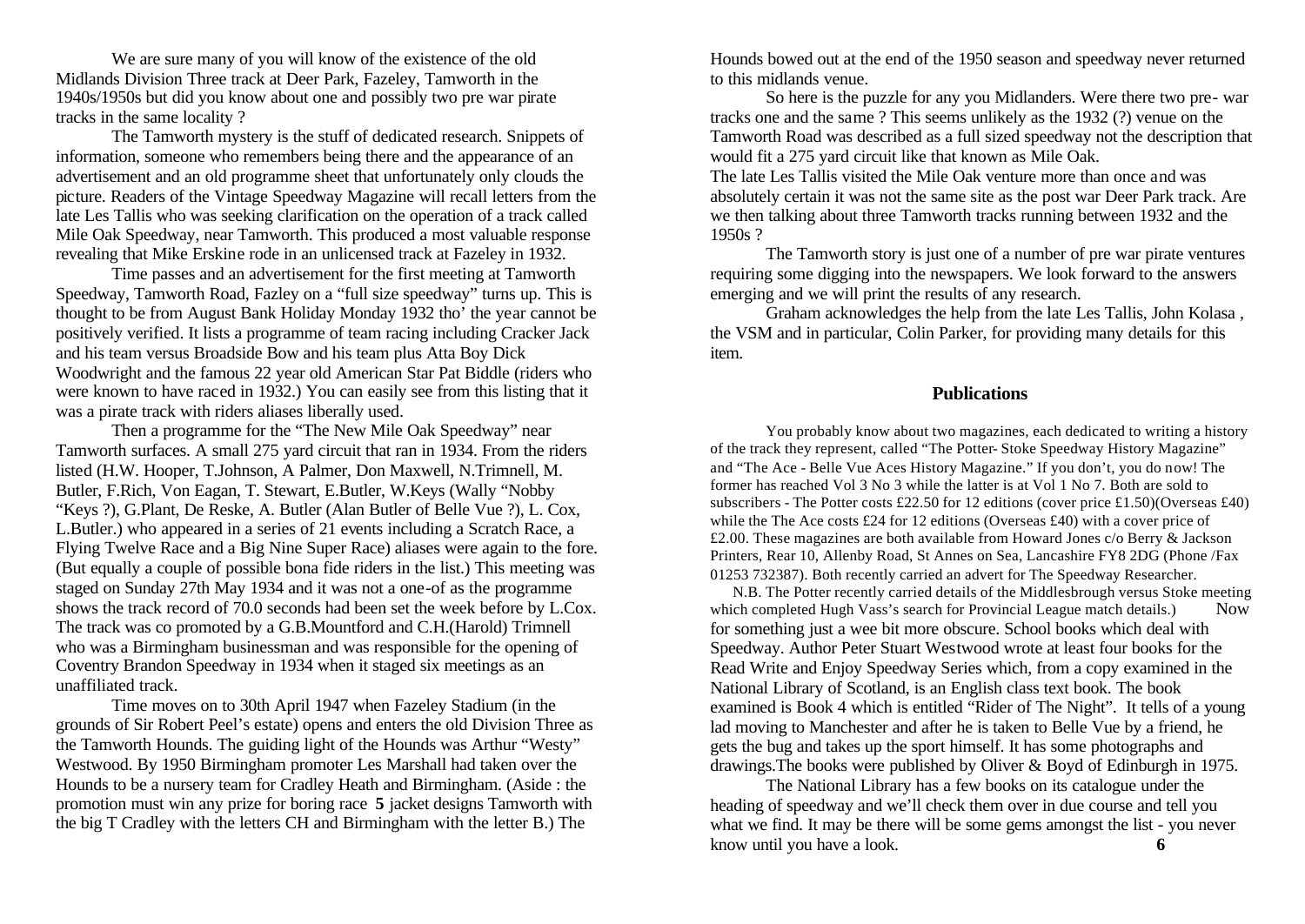### **OUR FRIENDS OUT THERE**

COLIN PARKER 59 Clinton Lane, Kenilworth, Warwickshire, CV8 1AS

Colin's interest lies within the Godiva town of Coventry and the pre war era at Brandon and the Lythalls Lane stadium. He has collected newspaper cuttings of the activities but the format in which they are held makes photocopying very difficult. However, if you are looking for information about action in Coventry in this era, contact Colin to see how he can help. Colin is also very interested in speedway photographs, especially of pre-war action. As you see in an other section, Colin is interested in setting up an exchange scheme.

MICK PARTRIDGE 20 Devitre Cottages, Ashton Road, Lancaster LA1 5AN Telephone : 01524 69012

Mick is a fan of the famous Belle Vue Aces and his interests are in the post war period which has seen the highs and lows of a most famous club. Mick is trying to compile details of the Aces activity and is in the process of compiling data from the published sources in the Star & News. (A word of caution - always cross check the scorer's total and the heat results in these reports as errors do creep into them from time to time.)

Details of the information Mick is still seeking will appear in a subsequent Help Wanted section.

HUW JONES 1 Seymour Villas, Anerley, London, SE20 8TR Telephone : 0181 659 3555

Huw is interested in the Sydenham venue Crystal Palace, home the team known as the Glaziers. A prominent pr-war venue the History of Crystal Palace has been covered in general terms by the late Lionel **7**  Crossley's book (available from Eddie's Books at £1.50 plus £0.87 postage). Huw is intending to go into the history in greater detail and

compile records on a heat by heat basis. Doubtless Huw will let The Researcher know of his requirements for information in due course.

BARRY WALLACE 32 Gorsedene Road, Whitley Bay, Tyne & Wear, NE26 4AH. Telephone : 0191 252 3825

Barry is the "voice" of Brough Park - the man on the mike and true black and white Diamonds (and Magpies fan.). Not surprisingly Barry's interests lie close to home in Whitley Bay (which operated at Rockcliffe Park Stadium from 20th April 1929 to some time in June/July 1929), Newcastle Gosforth (June 1929 - 1931), Newcastle Brough Park (17th May 1929 to date (with various breaks)) and Sunderland 1964 & 1971 - 1974. If you want any meeting details for Brough Park 1945 to 1998 or for Sunderland, Barry can help you. He is now working on the pre-war activity so we may see a request for Newcastle's away action. (All the Scottish meetings which featured Newcastle teams 1929 -1939 are in Newcastle Central Library.) Maybe Barry will resolve the Burnhills story for us . Was it a speedway or a scrambles etc course, or both ? The truth is located in Gateshead Library.

SYDNEY DOBSON 59 Longfields,Swaffham,Norfolk,PE377RS Telephone : 01710 722395

Sydney has an interest in the history of Rye House which led to his learning of the existence of leagues outside the professional clubs. Tracks included Dagenham, Rye House, High Beech, Reading (California or Longmoor) and Eastbourne formed such a league in 1936. In 1938 the amateur league included Eastbourne, Smallford, Romford, Dagenham, and Rye House. Sydney is looking for any information on these leagues.

### **e need your entries for this section. Please send them in.** If needs be Graham and Jim will edit them to this format. **8**

**CAN YOU HELP ?**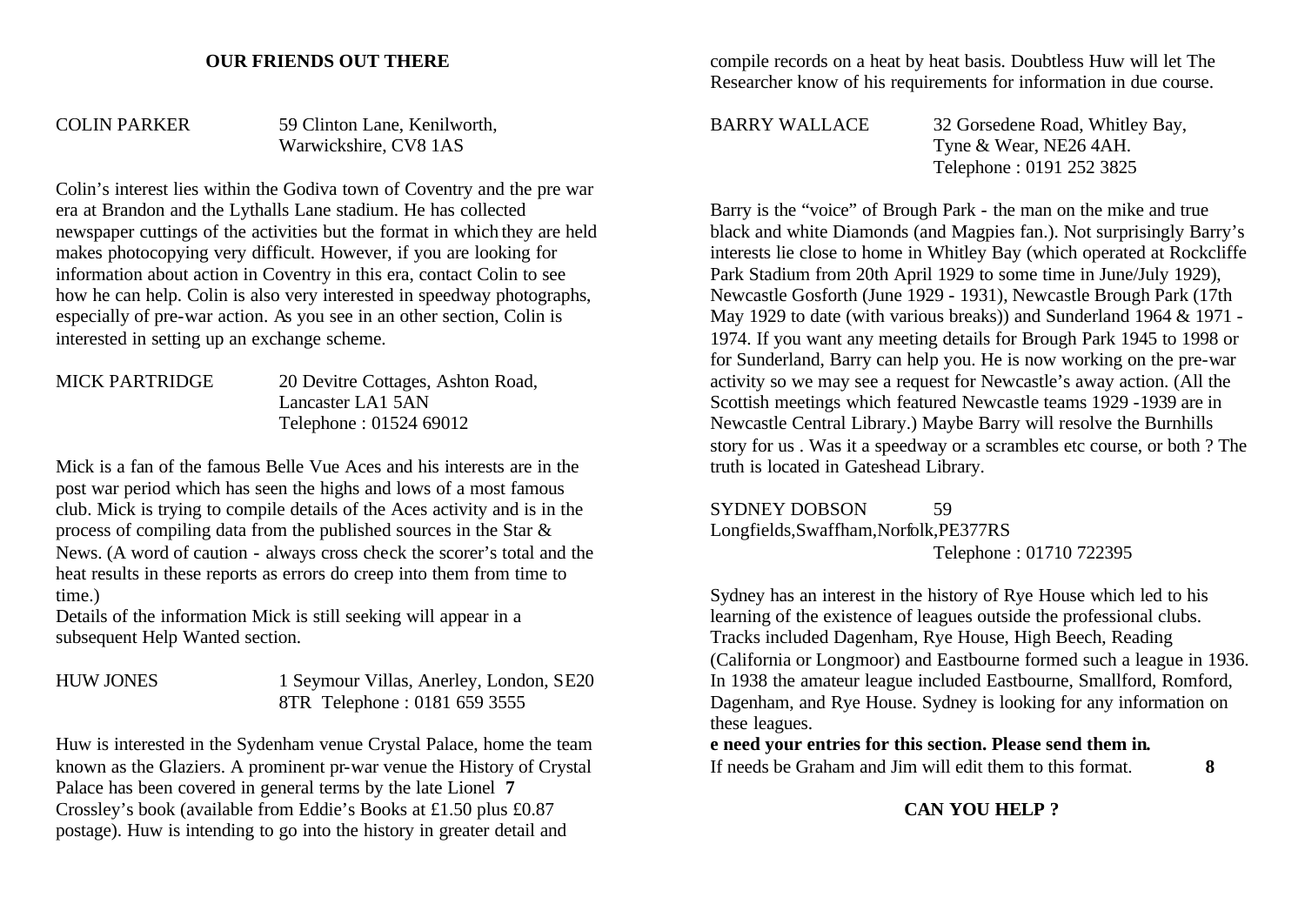**Graham Fraser**'s biggest pet project is Preston Speedway which operated from 1929 to 1932. Graham is looking for any details of the following meetings, all Northern Dirt Track League fixtures for 1929. Away at Bolton 20.4; at Belle Vue 4.5; at Leeds 8.5; at Rochdale 1.6; at White City Manchester 8.6; at Warrington 21.6; at Sheffield 29.6; at Salford 1.7; at Leicester 4.7; at Middlesbrough 16.7; at Halifax 8.8; at Liverpool 10.8; at Barnsley 24.8.The 1929 KO Cup fixtures at Liverpool 21.8; at Sheffield 18.9; at Leicester 3.10; and at Halifax 9.10. Finally a challenge at Warrington 9.8. Graham is especially looking from details from programmes and rider/action photographs of Preston riders. This is part of a book on the history of Preston Speedway Graham is working on.

In addition it would be interesting if anyone can come up with any information about a supposed track at the greyhound stadium (Acregate) which may have operated in 1937 and featured a team called Preston Spinners.

**Friends of Edinburgh Speedway** ( c/o Mike Hunter, 33 Groathill Road South, Edinburgh) are intending to produce one of the "Tales From Scottish Shale" dealing with the short lived ventures at Cowdenbeath (Britain's most northerly track) and Newtongrange which operated in the early 1950s, 1970 and 1973. FOES is seeking action photographs from these venues and portraits photographs of riders in the Fife Lions and Rockets (1950s), Saints (1970),and, Edinburgh Monarchs (1973) race jackets.

**Graeme Frost**, 8 Strathbogie Avenue, Findon, South Australia, 5023 is interested to know if anyone can help him with information about the Aussie pioneers' arrival in the UK. Graeme wishes to know the dates of arrival of Keith McKay and Billy Galloway and the subsequent waves of Aussie invaders. He is convinced that the published information is inaccurate. Maybe somebody in the southern liner termini like Southampton or Tilbury (for example) knows how to find out this information and can help out. Graeme is also very interested in finding out details of the first meetings at speedway venues in the UK and would welcome photocopies of adverts and opening meeting reports.

Can you help provide **Trevor James** with any details of the following fixtures from the 1929 Northern League ? Did they take place or not ?

**Halifax** v Liverpool; **Middlesbrough** v Liverpool, v Barnsley, v White City Manchester; **Newcastle** (Brough Park) v Preston, v Warrington, v White City Manchester; **Sheffield** v Salford, v Middlesbrough, v White City Manchester; **Warrington** v Leeds, v Liverpool,v Newcastle,v Barnsley; and **White City Manchester** v Liverpool. If so, contact Trevor James, 14 Keats Road, Greenmount, Bury, Lancashire, BL8 4EP. **9**

**Roger Hulbert**, 6 The Garth, First Lane, Anlaby, Hull, HU10 6UY, author of the Hull history is looking for any information about Hull White City 1931 and beyond. He is also looking for biographical information (ie date of birth (and date of death if applicable)) for the following riders.Where birthplace information is require the name has BP and where a photograph is required P is also added. The numbers following the name are the year/s they rode. The riders are : Ken Allick 49; Al Allison 48; Tony Armstrong 71; Bob Baker 48/49 BP; Peter Baldock 71; George Beaton 71; Chris Blythe 73; Peter Boston 71-73; Ian Bottomly 71; Harold Bottoms 49 P; Tom Coggins 48 P; George Craig 48-49 BP; Phil Dargue 48 P; George Davenport 71-72; Peter Dodds 48 P; Clarke Facey 72-73; Dennis Gavros 72-73; Mick Glover 71 P; Les Godwin 49 P; Brian Gorman 48 P; Norman Johnson 48-49 BP; Bryan Loakes 72; Eric Mason 49; Dave Mills 72-73; Ray Muir 48 P; Bob Newell 49 P; Alan Nicholson 49 BP; Dave O'Connor 73; Tommy Roper 74; Barry Simpson 81 P; Ron Stringer 49 P; Colin Tucker 71-72; Mike Vernam 73; Dennis Wasden 71/73; Jack Watts 49P; Mike Wood 49P; Bill Worgan 48P.

### **A SPEEDWAY PHOTOGRAPH EXCHANGE**

Colin Parker, 59 Clinton Lane, Kenilworth, Warwickshire CV8 1AS is keen to establish a speedway photograph exchange. Contact Colin if you are interested.The editors, as ever, sound a note of caution about copying copyrighted photographs.

### **ROLL OF HONOUR**

| We hadn't thought of serialising the Roll but, in response to a request - here is |    |             |                                                       |                                       |          |  |  |  |  |
|-----------------------------------------------------------------------------------|----|-------------|-------------------------------------------------------|---------------------------------------|----------|--|--|--|--|
| the second part. Note the correction: Charlie Appleby not Appley.                 |    |             |                                                       |                                       |          |  |  |  |  |
| Tadeusz ARASIEWICZ 21                                                             |    |             | Polish Torun Czestochova 25.07.76 25.07.76            |                                       |          |  |  |  |  |
| <b>Jack ARNOTT</b>                                                                | 24 | Kiwi        | Davies Park                                           |                                       |          |  |  |  |  |
| 16.11.29  16.11.29                                                                |    |             |                                                       |                                       |          |  |  |  |  |
| Dennis ATKINSON                                                                   | 19 |             | English Leeds Middlesbrough 12.07.29                  |                                       | 13.07.29 |  |  |  |  |
| Chuck BASNEY                                                                      |    | 41 American | Gardenia, Cal.                                        |                                       |          |  |  |  |  |
| Ken BERRY                                                                         |    | 24 American | San Bernadino                                         |                                       | 13.07.88 |  |  |  |  |
| 20.07.88                                                                          |    |             |                                                       |                                       |          |  |  |  |  |
| Jean BERTHET                                                                      |    | French      | Zurich                                                |                                       | . . 50   |  |  |  |  |
| <b>Jerzy BIALEK</b>                                                               |    | 20 Polish   | Gdansk Rzeszow 11.08.74 11.08.74                      |                                       |          |  |  |  |  |
| Charlie BIDDLE                                                                    |    |             | 19 English Stamford Br. Stamford Br. 05.28            |                                       | .05.28   |  |  |  |  |
| Jack BIGGS                                                                        |    |             | 50 Australian Melbourne Bendigo                       |                                       | 08.12.72 |  |  |  |  |
| Jerzy BILDZIUKIEWCZ                                                               |    |             | 22 Polish Bydgosczcz Bydgosczcz 29.08.71 29.08.71     |                                       |          |  |  |  |  |
| Charlie BLACKLOCK                                                                 |    |             | 27 N.Zealand Harringay Christchurch 27.01.35 27.01.35 |                                       |          |  |  |  |  |
| Benedykt BLASZKIEWICZ 18 Polish                                                   |    |             | Torun Torun                                           | 29.06.70                              | 29.06.70 |  |  |  |  |
| Stan BOX                                                                          |    | Australian  | Melbourne                                             |                                       | 17.12.49 |  |  |  |  |
| George BRADLEY                                                                    |    | American    | Gardenia.Cal.                                         |                                       |          |  |  |  |  |
| <b>Bert BRENNAN</b>                                                               |    | Australian  | Sydney S.Gn. 03.12.32                                 |                                       | 03.12.32 |  |  |  |  |
| <b>Eddie BRINCK</b>                                                               |    | American    |                                                       | Springfield * possibly a board track. |          |  |  |  |  |
| <b>Billy BROWN</b>                                                                |    |             | Audenshaw                                             | .31                                   | .31      |  |  |  |  |

# **NEWSPAPER INFORMATION**

**10**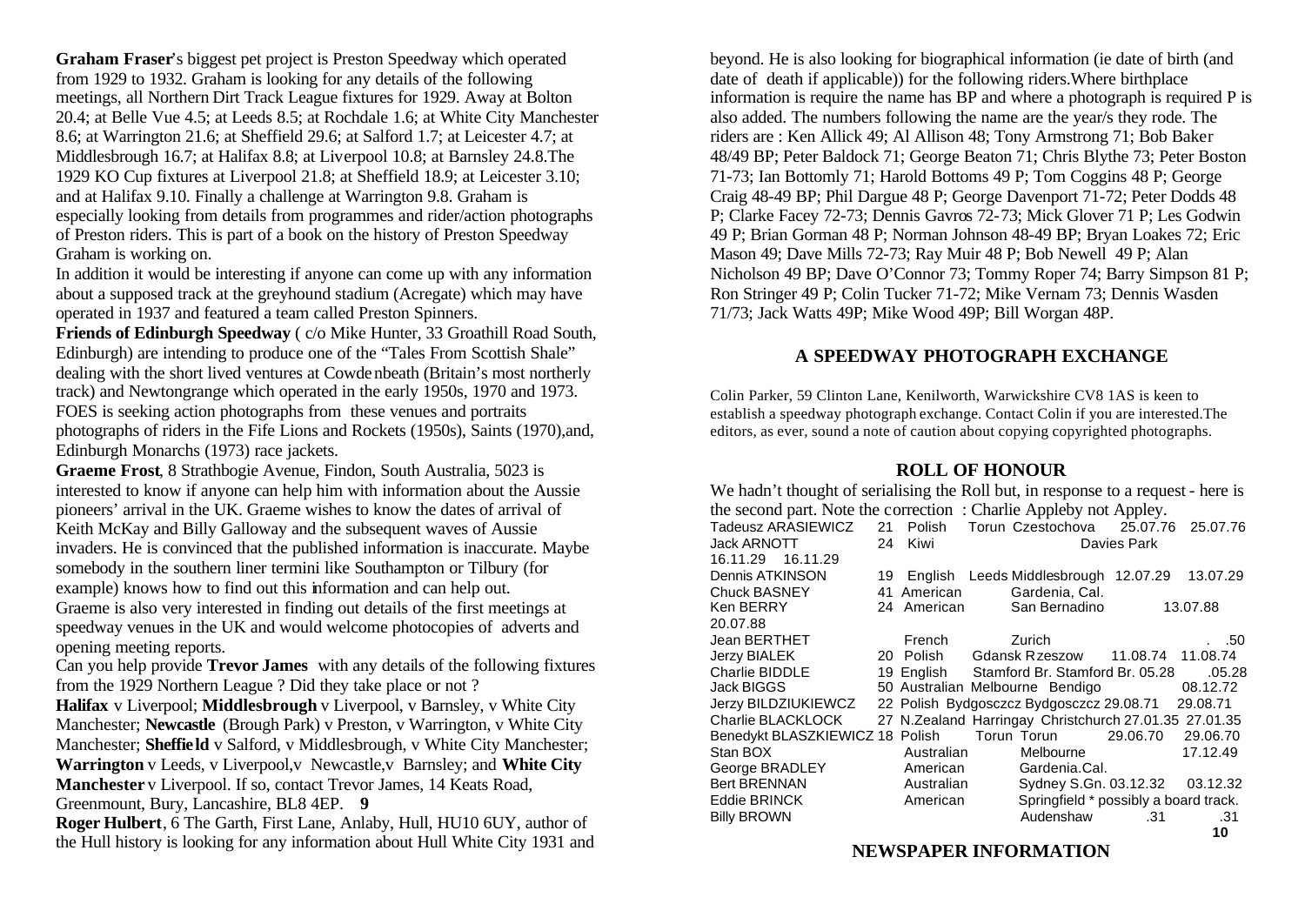**Birmingham** (Continued) Newspapers : (26) Hall Green Times Nov 1931 - May 1932; (27) The Birmingham Weekly Post 1928 - Dec 1954; (28) Birmingham Weekly Post and Midland Pictorial Jan 1955 - April 1960; (29) Sport & Play & Wheel Life 1928 - Sept 1938; (31) Sports Argus 1928 - June 1940 & Sept 1946 - April 1953; (32) Evening Mail and Despatch Sports Argus April 1963 - Date.

**Blackpool** : Tracks : **Highfield Road** and **South Shore** . Both of these are pre war venues of which one was a trotting track which staged clockwise racing. Again these two venues could do with a bit of research.

Newspapers : (33) Blackpool Gazette and Herald, Fylde News and Advertiser 1928 - Date; (34) The Blackpool Mail 1928 - Oct 1928; (35) Blackpool and Fylde Illustrated Mail Oct 1928 - March 1929; (36) West Lancashire Evening Gazette May 1929 - Date.

**Bletchley** : Tracks : **Milton Keynes (Groveway)** which was the greyhound track located in Bletchley. It opened in 1978. The second Milton Keynes venue at **Elfield Park** was in Milton Keynes. Most meetings should be covered in the Speedway Star and Speedway Mail. Newspaper : (37) Bletchley and Milton Keynes Gazette 1978 - Date.

**Bolton** : Track : **Bolton (Raikes Park)**. This was a very short lived venue which operated in the late 1920s. It ventured into the Northern Dirt Track League for a short spell in 1929. Yet again, this is a hazy venue and it could result in some good research work.

Newspapers : (38) Bolton Evening News 1928 - Aug 1962; (39) Bolton Standard and Weekly Advertiser 1928 - Oct 1933; (40) Bolton Journal and Guardian and District News 1928 - Sept 1946.

**Bootle (Liverpool)** : Track : **Seaforth**, a mid 1930's hazy venue which is another in need of some research which may be covered in the Bootle press. May even have some coverage of Liverpool Stanley.

Newspaper : (41) Bootle Times 1928 - May 1965.

**Boston** : Track : **New Hammond Beck Stadium** operated from 1970 when it took over from King's Lynn Two to 1984. Most of its history should be contained in the Speedway Star and Speedway Mail.

Newspaper : (42) Lincolnshire Standard (Boston Edition) 1970 - Date.

**Bradford** : Tracks : **Bradford Autodrome (Greenfields)** was a greyhound stadium which staged speedway in 1928 and again in 1961 and 1962. **Odsal Stadium** opened in 1945 and had had an off and on relationship with the sport. Coverage of its activities should be well documented in the speedway press. **Post Hill, Pudsey**, better known as a hill climb venue, staged 8 meetings in 1928 but may have operated at other times, is likely to be covered in the Bradford press.

Newspapers : (43) Bradford Daily Telegraph and Argus 1928 - May 1930; (44) Telegraph and Argus May 1930 - Date; (45) The Bradford Gazette 1928 - June 1941 & Aug 1946 - June 1966; (46) The Bradford Leader April 1930 - April 1931; (47) The Yorkshire Observer 1928 - Nov 1956; (48) Bradford Pioneer 1928 - Oct 1936; (49)

The Yorkshire Observer Budget 1928 - May 1940 & June 1946 - Nov 1956; (50) Yorkshire Sports and Football Argus 1928 - May 1940 & Aug 1946 - Date.

**Brighton** : Track : **Brighton (Hove Stadium)** which operated in 1928 as pioneer venue under the direction of John S. Hoskins. This stadium still exists as a greyhound venue (see Live TV on Cable).

Newspapers : (51) Evening Argus 1928 - Date; (52) Brighton Weekly Programme 1928 ; (53) Brighton Standard and Fashionable Visitors List 1928; (54) Brighton Gazette 1928; (55) Sussex Daily News 1928; (56) Southern Weekly News 1928. **To be Continued.**

Note: Catalogue shows titles as Despatch this probably should be Dispatch. **11** 

The 1929 Northern Dirt Track League \*

| Team            |    | W  | L                 | P <sub>ts</sub> | For | Against |
|-----------------|----|----|-------------------|-----------------|-----|---------|
| Leeds           | 20 | 16 | 3<br>$\mathbf{1}$ | 33              | 728 | 517     |
| Halifax         | 19 | 12 | 1<br>6            | 25              | 634 | 552     |
| Preston         | 19 | 12 | 7                 | 24              | 593 | 493     |
| Newcastle BP    | 19 | 10 | 9                 | 20              | 606 | 563     |
| Salford         | 19 | 10 | 9                 | 20              | 595 | 584     |
| Rochdale        | 20 | 9  | 1<br>10           | 19              | 624 | 627     |
| Liverpool       | 18 | 9  | 9                 | 18              | 549 | 566     |
| Leicester Super | 20 | 9  | 11                | 18              | 609 | 637     |
| Middlesbrough   | 17 | 5  | 12                | 10              | 465 | 582     |
| <b>Barnsley</b> | 19 | 5  | 14                | 10              | 489 | 574     |
| Sheffield       | 18 | 4  | 13                | 9               | 462 | 659     |

\* For teams who completed the league. Source : Trevor James.

In future editions we will publish other versions with various permutations of the table drawn up by Trevor which makes provision for teams which did not last the pace. We will also publish a results grid. This league scored 4 - 2 - 1 and changed the match format from four to nine heats a few weeks into the season but allowed the results to stand. Once we have sorted out this league, we will look at the 1930 Northern League, another which was never completed. We also intend to give details of the 1929 Northern League KO Cup which was won by Preston.

### **More Publications**

**Friends of Edinburgh Speedway** has published the **1998 Edinburgh Speedway Handbook** priced £5.00 plus £1.00 P & P and **Tales From Scottish Shale No.3** which tells of Ken Le Breton, the famous White Ghost. Ken was very popular at Newcastle and was the darling of Glasgow Ashfield in 1949 and 1950 (Did you know Ken also turned out as the Red Toreador for a short spell in at Newcastle in 1948 ?) priced £1.00 plus £0.30 P & P. Orders with cheques/postal orders made payable to **Friends of Edinburgh Speedway** should be sent to Ian Moultray, 24 Moredun Park Gardens, Edinburgh. Back numbers of the Edinburgh Handbooks and Tales From Scottish Shale No1 and No2 are available from Ian. For details call Ian on 0131 666 2826. A few copies of A History of Edinburgh Speedway Part 1 : The Marine Gardens Years are still available at £11.99 plus £2.00 but (as they say) hurry while stocks last as reprinting is unlikely.

**Peter Oakes** has advertised two new books **British Speedway Who's Who 1999** and **The Ultimate Speedway Guide** in the Speedway Star. According to the advert both are priced £5.99 from Sportsdata Books, 4 The Green, Yaxley, Peterborough, PE7 3LT. Details from the publisher. We expect these will be on par with previous publications Peter has turned out in the past. **12**

*!!!!!!! GET YOUR SLEEVES ROLLED AGAIN !!!!!!!*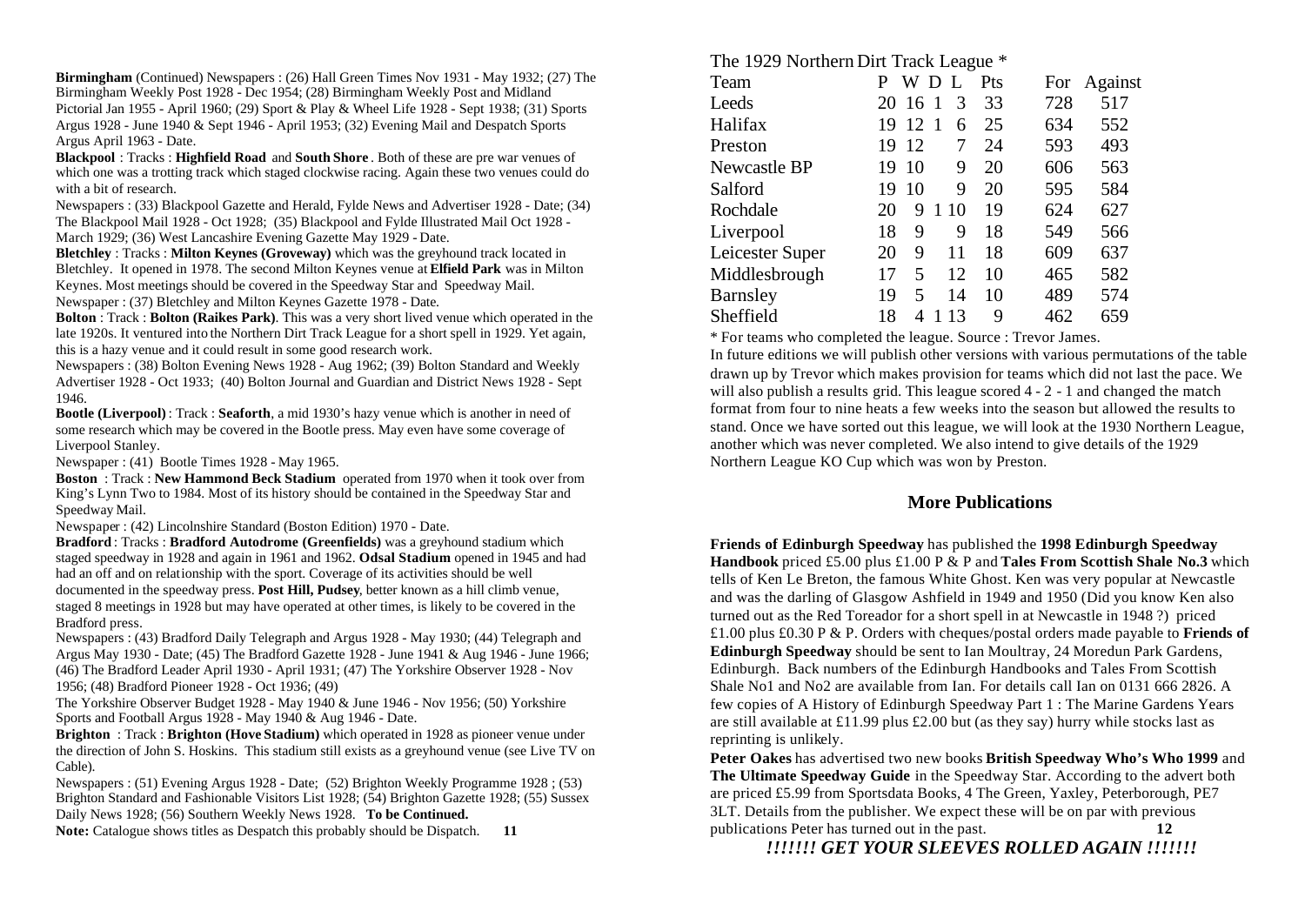Last time we listed a few outstanding tracks and asked for research. Let us set up a few more obscure venues for you to consider doing some research on.

One of the very earliest venues was at a Midlands town of **Mansfield Woodhouse** which lies immediately north of its better known neighbour, Mansfield. The venue was at a place called Park Hall and was probably a half mile circuit. It was probably pretty basic as a photograph showing Charlie McEvoy does not appear to feature a fence. It is known to have operated early in 1928 but what is its history ?

Moving a little north we come to a small town near Doncaster called **Stainforth.** The track is known to have operated in 1930. It opened as a professional venue, ran into trouble, closed, and then re opened under a rider cooperative. It is featured in the local Doncaster press and is mentioned in some of the major Yorkshire newspapers from time to time. Did it operate any other years than 1930 ?

"The Wembley of The North" is how **Thorne** was billed in a local press. The copy writer had a vivid imagination as the track seems as though it was in a football stadium of sorts with very little by way of facilities. Contemporary ordnance survey maps show this track as rectangular following the four edges of a football pitch. Like Stainforth it features in the local Doncaster press and the Yorkshire press. Well known rider Tommy Bateman raced here on occasions. This venue operated in 1930 but, yet again, could have operated in other seasons.

Keeping the Yorkshire connection we arrive at **Huddersfield** where speedway didn't last too long at the purpose built pear shaped track at Quarmby in the town. The local press features the events and even carries a photograph from the opening meeting. Research probably won't take long as we think this venue staged not much more than four meetings in 1929. Maybe you can tell us a bit more about this obscure track.

Amateur speedway in Lancashire. Yes, the venue was at a place called Dean's Pleasure Ground in **Whalley** (pronounced Wally). A photograph of the track featured in Auto showed it next to a river or canal and a helter skelter. It was a real tiddler and was so narrow that only two riders were allowed out at a time.

I expect you researchers from Wales are feeling out of it. Maybe we can stir you into action and see what you can come up with about **Tredegar or New Tredegar**. The track definitely staged events in 1929 and ran alongside Pontypridd and Cardiff Sloper Road. Sprouts Elder graced this track as he raced three meetings in two days when he visited the valleys and Welsh

Capital. While you are at it you could record the action at **Taff Vale Park in Pontypridd** as well. **13** Next time we shall be crossing the seas to Ireland and asking if you can help with **Belfast's** venues at **Dunmore, Dunroyd Park, Gibson Park, and Windsor Park**. We also seek help from Londoners who can tell us about **Catford**, **Clapton** and one of the real pioneer venues, the trotting track at **Greenford**.

### **Riders' Names**

Lets start with an apology. Tip Mills wasn't Horace. His real name was Harold Edward Mills. The name - Tip - apparently came about because of a relative with a speech impediment tried to say baby Harold was "a chip off the old block" but couldn't quite get it out clearly. So Tip it was.

Charlie Smith of Yarmouth and Norwich (in 1947) was in fact Reginald Charles Derisley. He got his name thanks to Dick Wise, the Norwich promoter of the day, who firstly started using Reginald's second name to avoid confusing him with the others called Reg - then forgetting his real name and improvising the surname.

Other East Anglian ringers (of 1931) were Bert Peters who was actually Bill Butler (who like George McKenzie rode under an assumed name (Wilson Seaforth) to avoid his employer knowing what he was up to), Joe Nelson was Jack Newlands, Wimbledon rider Fred Leavis rode at Norwich as Arthur Reynolds and Aussie Jack Sharpe rode as Jack Smythe.

Cardiff White City probably had the most riders with nicknames on the programme anywhere. Take this example from the meeting of 15th July 1929. Nobby (Walter) Key, Whirlwind (Ronnie) Baker, Hurricane (Fred) Hampson, Lightning (Jack) Luke, Champ (Charles) Upham (JH- I have seen him as Jack), Sunshine (Ray) Cannell, "Genial Jimmy" Hindle, and "Nick" Carter.

Don Gray of Cambridgeshire suggests that "Chun" Moore of Sheffield, then Belle Vue fame was plain old Walter and Smoke Robinson of Preston and Belle Vue was possibly Harold. Chun is sometimes mis named as Chum. Quite what the Chun was short for we don't know. Another mystery for Researchers to answer.

"Dank" Ewing of Stamford Bridge and later Leeds was Frank though again I have seen him as Jim. The Dank was supposed to be his brother's nickname for him and you can see the similarities.

If you have come across some amusing nicknames - tell us about them if you know their real name and if you just know the nickname - well - we'll see if anyone can help. For example what was the real name of "Chippy"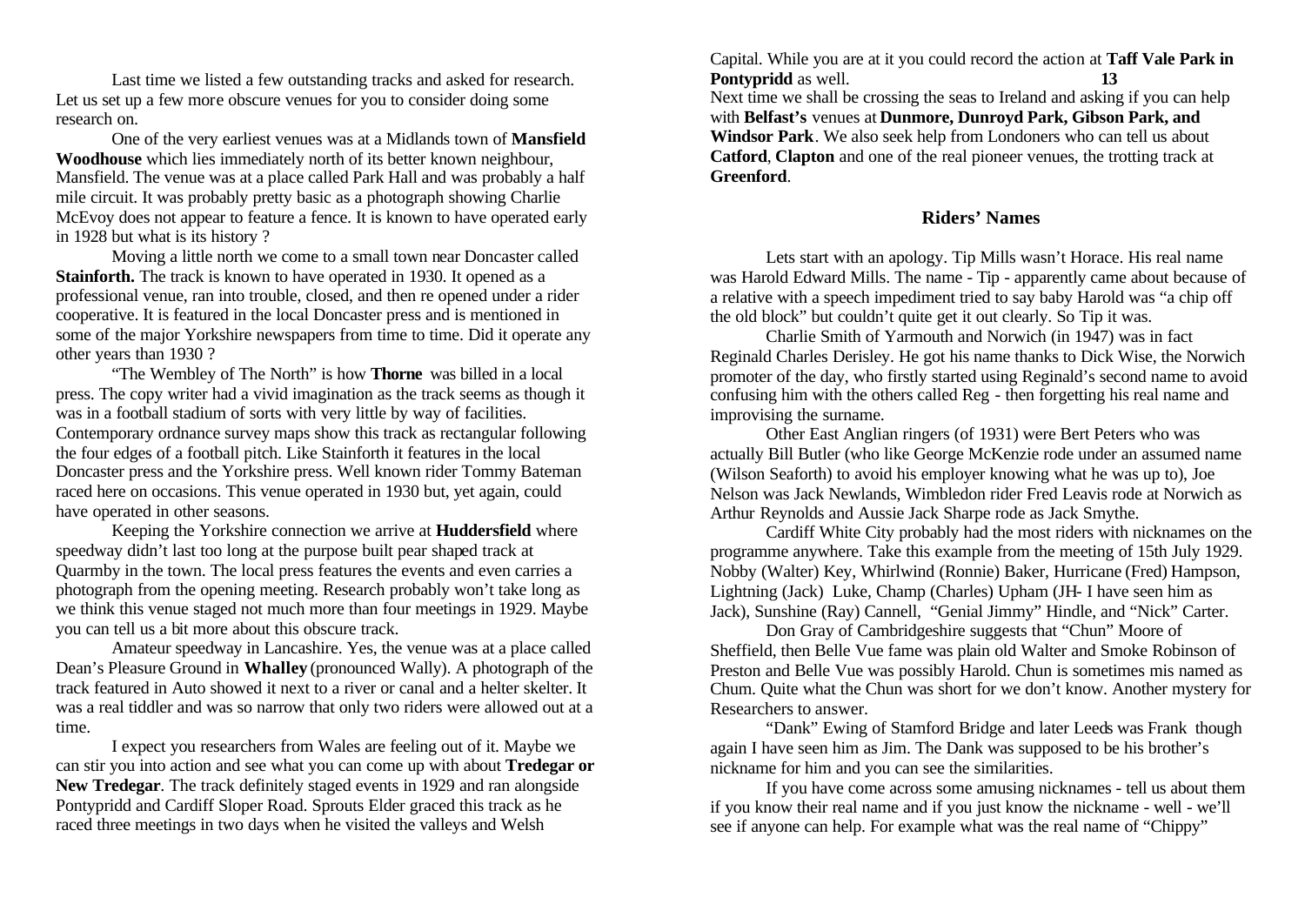Lomas of Sheffield of 1930, Son Mitchell of Newcastle, Buster Breaks of Rochdale 1930, and Louis Lawson of Belle Vue.

Thanks to **Keith Farman** for the East Anglian information. **14 Oddments (and Sodments)**

At Leicester Super in Melton Road the scribes of 1930 were bemoaning the lack of good speedway and blaming the manager Jock Halllas for providing a slick track in the attempt to gain the mile record. Fastest track at that time was Hamburg in Germany.

Also at Leicester Super in 1930 the rain was so heavy that it was splashing up mud into the face of Glasgow's wee Aussie star Billy Galloway. The conditions were so bad during the racing that the only way they could recognise their mate Arthur Moser was to look out for his distinctive nose.

Finally, at Leicester Super the track was one third of a mile long and races were over three laps.

Glasgow's pioneer Blantyre man Andy Nicholl fell off in the prematch parade at Belle Vue, was run into by a team mate and sustained a broken bone which ruled him out of the meeting.

1930 speedway was so popular at some tracks that the stadium was re engineered to bring the speedway track to the edge of the terraces displa cing the dog track to the inside of the speedway circuit. (Just like Exeter and, at one time, Stoke (Chesterton).

 Proposals to stage speedway in Canterbury at Hales Place in 1929 came to nothing. The site was developed for housing instead. Stirling, Kilmarnock, Thornton (Fife where there is still a dog track), Ayr Whitlets and Roseberry Park, Glasgow are others that never made it.

The weather delayed the construction of York Speedway at Burnholme House in 1930 to such an extent that only one practice event was staged there that year. That practice event was given great coverage in the local Yorkshire press, photographs and all.

Alan Graham's BSA of the 1970s was not scrapped. It still survives intact. Alan has said he found riding it good experience as he had to keep the motor wound on to make it perform. A Vincent / HRD or two of West Ham fame in the immediate post war era also survive.

Clem Beckett nearly lost a leg during the winter of 1929 - 1930. He was involved in a car crash and gangrene set in to the injured limb.

Greenford, the big trotting track in Perivale London featured a one legged rider. No, he didn't race solos but he did pilot a sidecar outfit.

Norwich had a speedway team in 1931. The side was full of ringers who hid their true identity because of the status of the speedway there.

John Jarvis tells us : The **Huddersfield** track at Quarmby was described as being pear shaped. The first meeting was staged on 4th August 1928 and it continued into 1929. The Amateur track at **Whalley** in Lancashire was 150 yards long, circular in shape and had no banking. The first meeting at **Barrow, Little Park**, was on 1st June 1931. It closed after a few meetings to allow for an ACU track inspection probably because of **15** rider complaints that the track was too bumpy. It reopened on 4th August 1931 with ACU approval. The track was on the site of an old Rugby League Football Ground and is now a housing site. **Mansfield Woodhouse** opened on 19th May 1928 and meetings were promoted by the Midland Motor Cycle Dirt Track Club. The opening meeting was rained off after four races. The track was a half mile per lap and was egg shaped.

Speedway (and Jim Henry) gets a mention in the memoirs of the late Frank Tindall, one time County Planning Officer at East Lothian County Council. Seems Frank was very keen to provide a new track for Edinburgh Monarchs in 1968 at Prestonpans where a couple of training tracks were laid out at one time.

### **BRITISH MOTORCYCLE FEDERATION SPRING RALLY**

The third Sunday in May sees the British Motorcycle Federation (BMF) hold it's annual spring rally at Peterborough's East of England Showground. Each year John Stallworthy organises a superb show of speedway machinery and a couple of vintage speedway demonstration events.

The range of equipment on show over the years has been amazing and include a 1930 Norton, the early BSA, the V twin James, a Huskvarna built JAP replica, Indian, Harley Davidson Pea Shooter etc. It has also included an OEC centre hub steer powered by an early JAP which is an amazing piece of engineering.

Bike enthusiasts!!! This is for you.!!!!!

If you want to show your bike or just go along and look at bikes - get along there. It is a great day out. For Details contact John Stallworthy, 10 Station Road, Stanbridge, Leighton Buzzard, Beds. (Tel: 01525 210486)

### **Preston Publication**

Finally, a local Preston historian has produced a booklet on the history of Farringdon Park. It tells a wee bit about this northern venue but it does not go into a great deal of detail. Details of the publication for anyone who would like a copy from Graham Fraser.